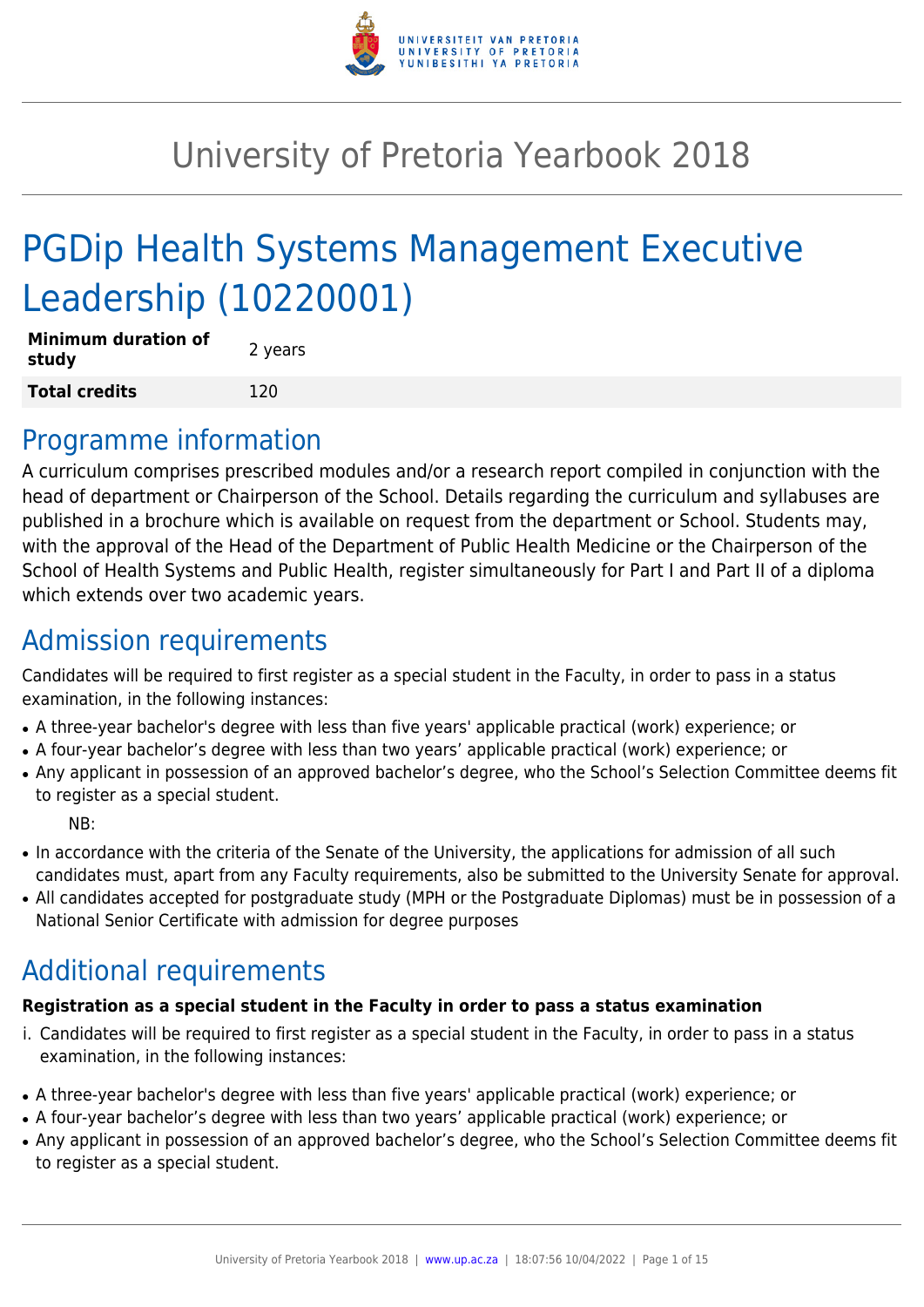

#### **NB**:

In accordance with the criteria of the Senate of the University, the applications for admission of all such candidates must, apart from any Faculty requirements, also be submitted to the University Senate for approval. All candidates accepted for postgraduate study (MPH or the Postgraduate Diplomas) must be in possession of a National Senior Certificate with admission for degree purposes.

#### ii. **Pass requirements for the status examination**

- At least 60% must be obtained in the status examination.
- The status examination will be written in June.
- iii. The application of a student who has passed the status examination must be submitted to the Senate of the University for approval. Successful students may then enrol for the degree programme in the following academic year.

#### **Other selection criteria**

(Each on a scale of one to five.)

- Academic merit
- National/International need for public health
- Under-represented groups in public health
- Public health related employment
- Track record e.g. employment, academic, community-building, etc.

# Examinations and pass requirements

Students must attend all lectures and practical classes to the satisfaction of the head of department or the Chairperson of the School before they will be admitted to the examinations. Written, oral and/or practical examinations must be passed in all the modules. All diploma programme summative assessments will be externally moderated. The minimum pass mark for prescribed modules and the summative assessment is 50%. Only with the approval of the Chairperson of the School, on the recommendation of the head of department, will a student be allowed to continue his or her studies after having failed two modules (or the same module twice). A second examination in a module (including the diploma-specific summative assessment) is arranged in conjunction with the head of department.

# Pass with distinction

A diploma is awarded with distinction to a student who has obtained a mark of at least 75% for the externally moderated assessment component as well as a simple (unweighted) average of at least 75% of all the marks for the other required modules for the relevant diploma; excluding PHM 870 Learning in public health 870.

# General information

# **Concurrent registration for two study programmes**

i. In accordance with the stipulations of the General Regulations, which is mutatis mutandis applicable in the case of postgraduate diploma study, the permission of the Dean is required for concurrent registration, subject to the regulations applicable to the fields of study in question and to any other stipulations the Dean may prescribe. Such a concession may be withdrawn by the Dean if the student does not perform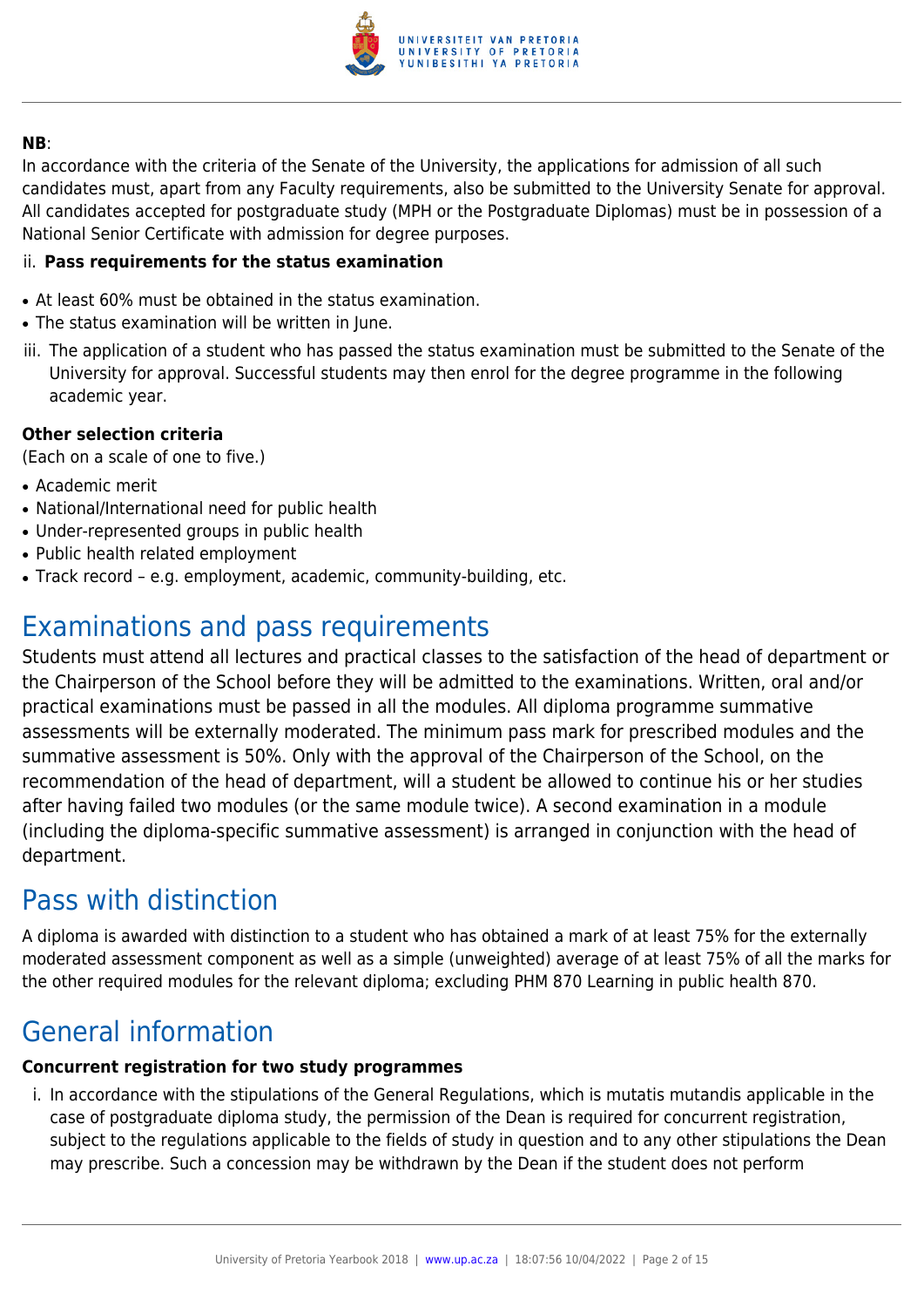

satisfactorily – all assignments and coursework must be completed on time. Concurrent registration will not be accepted as a reason for poor performance or not meeting deadlines for both study programmes.

- ii. In the case of registering concurrently for two study programmes in the School of Health Systems and Public Health and elsewhere, students must obtain the written consent of both the coordinator of their current programme and the coordinator of the second programme (or the track co-ordinator in the case of the MPH), and submit it with a substantiating letter to the School's Academic Programme Committee, for recommendation by the Chairperson of the School, after which the application is submitted to the Dean for approval.
- iii. The School of Health Systems and Public Health states that concurrent registration for two study programmes is a privilege and not a right.
- iv. Concurrent registration must be applied for annually and is granted based on academic performance in the primary degree/diploma programme. If the current field of study is a master's degree, then the second field of study can be a postgraduate diploma.
- v. If the current field of study is a postgraduate diploma, then the second field of study can be another postgraduate diploma.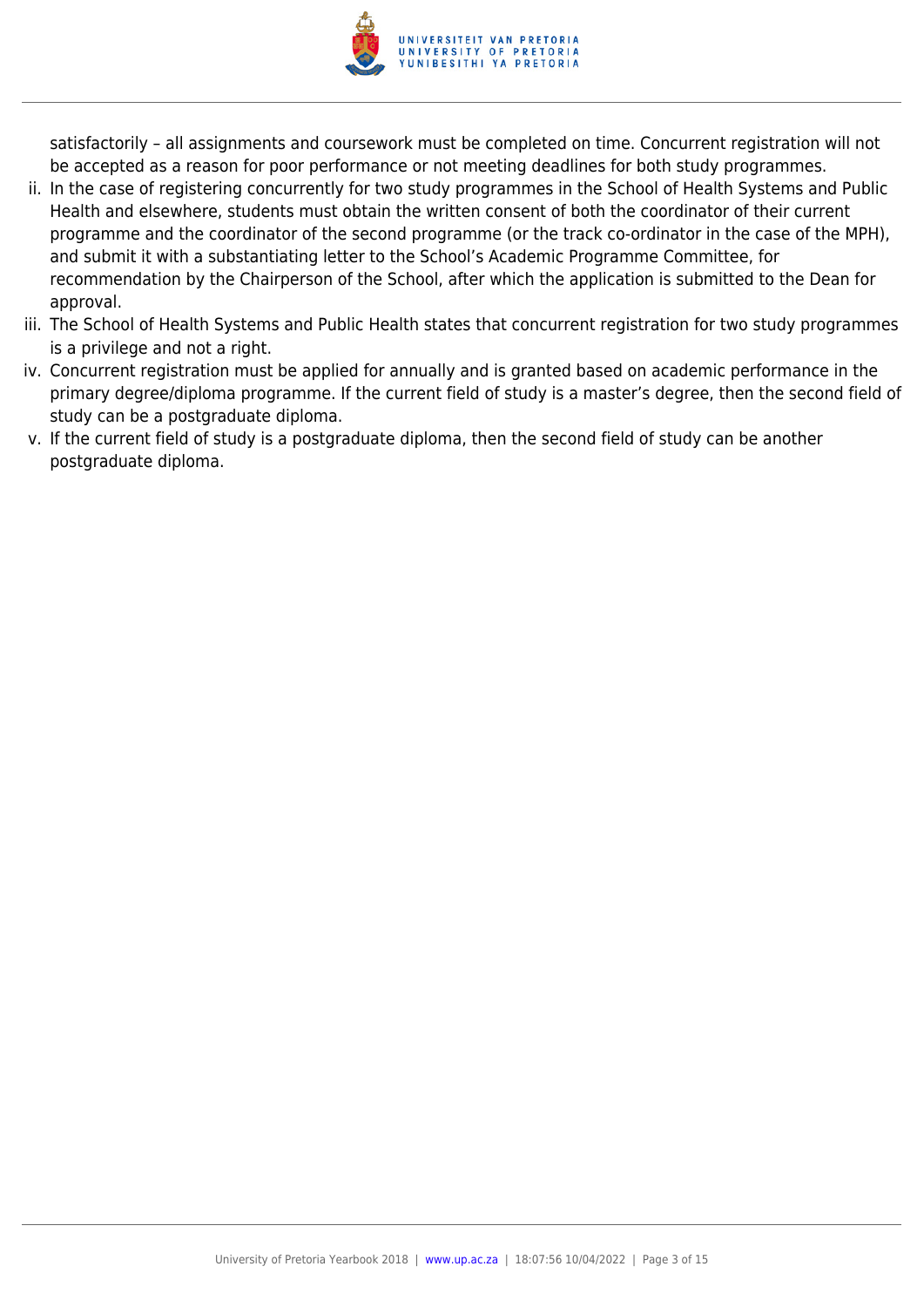

# Curriculum: Year 1

**Minimum credits: 120**

# **Core modules**

# **Research report 772 (AHM 772)**

| <b>Module credits</b>         | 30.00                                     |
|-------------------------------|-------------------------------------------|
| <b>Prerequisites</b>          | No prerequisites.                         |
| <b>Language of tuition</b>    | Module is presented in English            |
| <b>Department</b>             | School of Health System and Public Health |
| <b>Period of presentation</b> | Year                                      |

#### **Module content**

Executive/Emerging Leadership

Participants will be required to write up a project which can consist of a Strategic Plan for Leadership at the workplace which they will be required to implement and monitor over a period of 6 months and then write up the strengths and weaknesses of whether this plan made a difference and to what extent they have been able to influence and change the approach of decision-making at their workplaces. A report from supervisors will be required and the project will include a literature review and a detailed analysis of what was achieved, what value-added difference the project made at the workplace, what were the sustainability factors built into the plan and how it had improved service delivery. The health leadership strategies that arise out of the project will be discussed and how its broader application can be implemented towards transforming healthcare delivery at district or hospital level.

# **Complex problem-solving and negotiating, coherence and coordination 771 (CCC 771)**

| <b>Module credits</b>         | 10.00                          |
|-------------------------------|--------------------------------|
| <b>Prerequisites</b>          | No prerequisites.              |
| Language of tuition           | Module is presented in English |
| <b>Department</b>             | <b>Public Health Medicine</b>  |
| <b>Period of presentation</b> | Year                           |

#### **Module content**

The public health leader will be equipped with strategies to address difficult and intractable problems at the workplace and assist health workers to become part of the solution by utilising newly acquired problem-solving skills which will have lasting impact in workplace settings. Negotiating techniques will be analysed for different workplace challenges and its application for greater coherence and coordination in the implementation of policy and effective management of its outcomes to improve service delivery.

### **Ethics and values in healthcare, organisational behaviour change and strategy in health 771 (EOC 771)**

| <b>Module credits</b> | 10.00             |
|-----------------------|-------------------|
| <b>Prerequisites</b>  | No prerequisites. |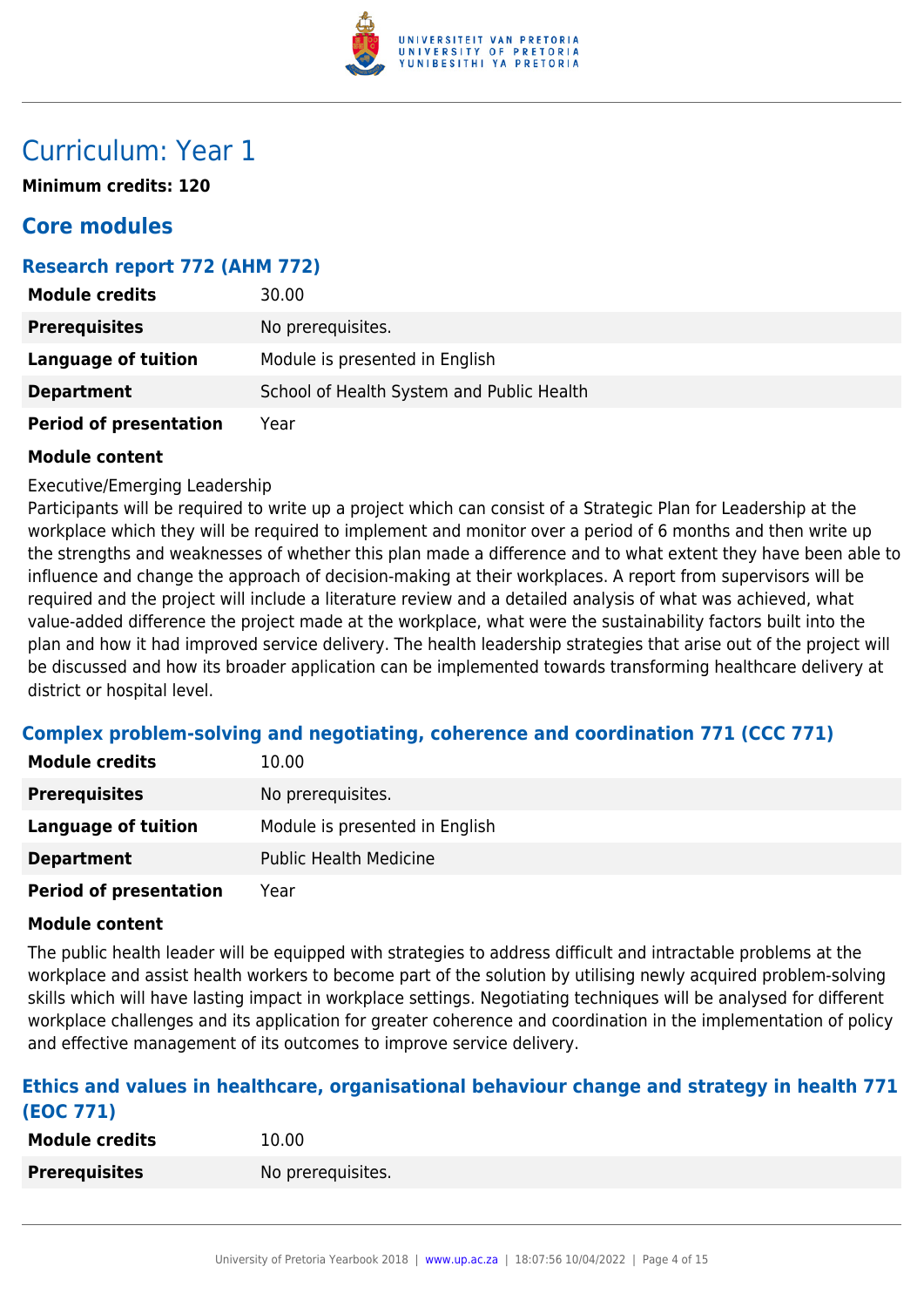

| Language of tuition           | Module is presented in English |
|-------------------------------|--------------------------------|
| <b>Department</b>             | <b>Public Health Medicine</b>  |
| <b>Period of presentation</b> | Year                           |

The delivery of healthcare services require high ethical values and standards to promote quality of life which improve patient outcomes. The innovative and creative leader in the health sector will be provided with skills in dealing with organisational behaviour patterns which influence behaviour change and policy strategy. The module will focus on the difficulties in changing workplace behaviour and mechanisms of how to sustain change strategies which are workable and enabling.

# **Health system and transformation policy (political analysis, strategy and finance options) 771 (HPF 771)**

| <b>Module credits</b>         | 10.00                          |
|-------------------------------|--------------------------------|
| Language of tuition           | Module is presented in English |
| <b>Department</b>             | <b>Public Health Medicine</b>  |
| <b>Period of presentation</b> | Year                           |

#### **Module content**

Reform in SA – What is the problem? To include variations among provinces and districts, measurement issues, etc. Financing NHI: Revenue sources (general taxes, payroll taxes, etc.) the role of private insurance, fiscal space and the public finance situation in SA, covering the informal sector, etc.

Pay for performance as a policy tool: practical difficulties and the critical role for management in implementation. Overview of payment: Options for paying doctors and hospitals, the role of contracting, likely consequences and implementation issues. Politics and the reform process: Stakeholder analysis and mobilising support for reform. Financing NHI: Revenue sources (general taxes, payroll taxes, etc.) the role of private insurance, fiscal space and the public finance situation in S.A., covering the informal sector, etc. Organising NHI: national vs. provincial, public vs. quasi-public, roles for private administrators, choices about fiscal autonomy, relationship to various ministries. Government and market failures and the role of the public and private sectors – including corruption issues in both areas. Benefit package and targeting: Introduction to the 'step pyramid'. What should be covered and for whom? What role for co-payments as incentive and revenue source. The developmental transformation of the healthcare system is informed by the political context and the constitutional imperatives for access to care which are the main function of the health system. This module will provide the participant with analytical tools to interpret the political economy of health and to develop strategies which can respond to the health needs on the ground in a practical manner so that the impact of the health policy is understood and how it informs the type of executive leader required to deliver the results of effective and efficient healthcare delivery. Participants will be trained in costing the pooling, provisioning and procurement of health services as District or Hospital Managers to allow for the effective and efficient running of the services over which they have authority. Training will focus on their Units becoming a Cost Centre for the management of the finances allocated by the Provincial Health Authority as well as capacity building in the event that delegations for autonomy is devolved of their level of employment. The importance of performance management will be the focus in relation to optimal budget performance, allocation within the institution as well as meeting performance targets and outcome measures.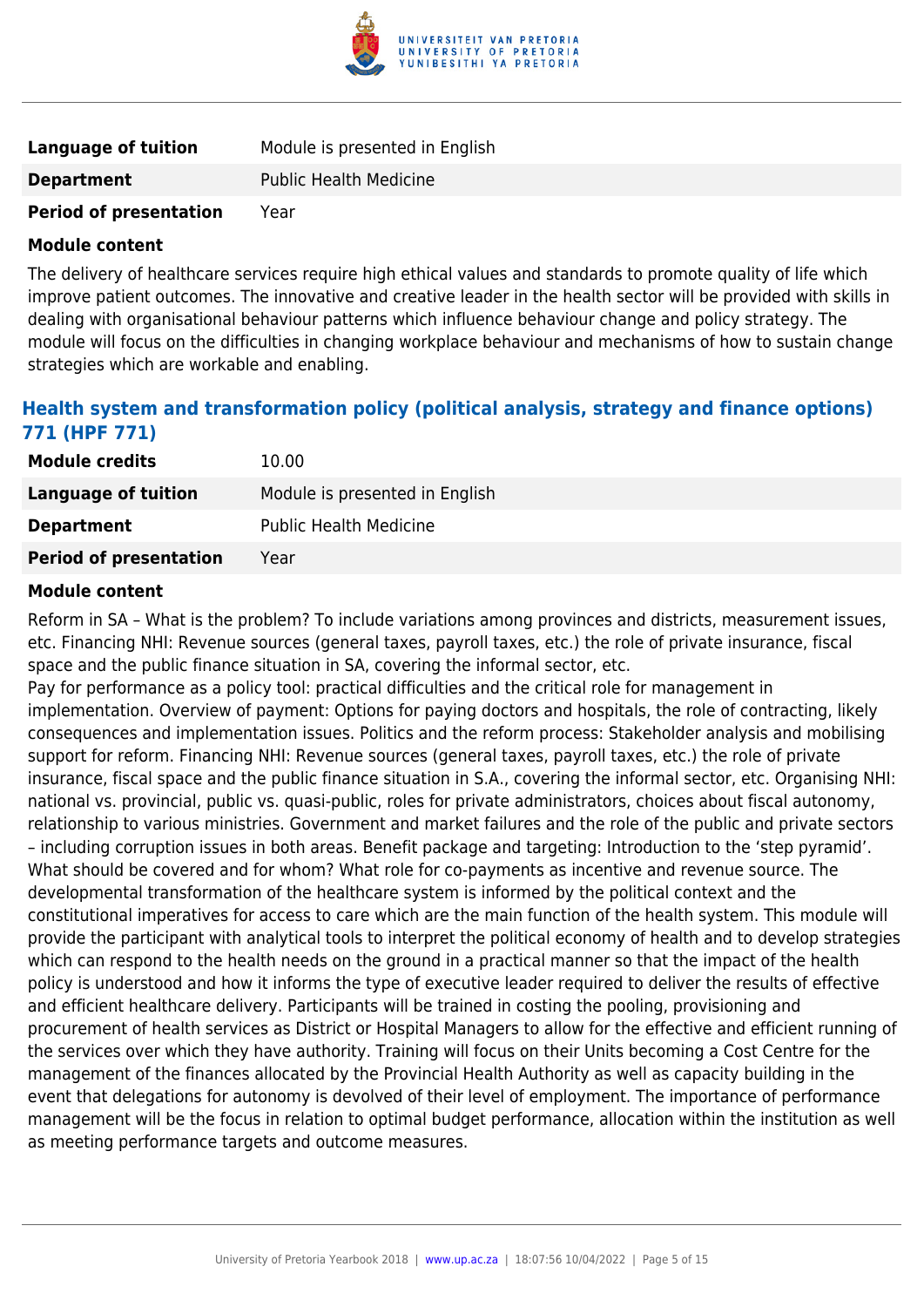

# **Health systems re-engineering including public sector centralisation and decentralisation 771 (HSR 771)**

| <b>Module credits</b>         | 10.00                          |
|-------------------------------|--------------------------------|
| Language of tuition           | Module is presented in English |
| <b>Department</b>             | <b>Public Health Medicine</b>  |
| <b>Period of presentation</b> | Year                           |

#### **Module content**

(District) Health systems (and hospital) re-engineering including public sector centralisation and decentralisation.

The re-engineering of the health system is one of the key pillars of the SAELPH programme with focus on improvement of services in the DHS. The new thrust of the national DOH with PHC as a key focus requires a new type of health leader who can understand the central role of PHC in a future equitable and efficient healthcare system. This module will assist to reshape the thinking of public health leaders towards building sound foundation strategies for the delivery of essential healthcare services primarily at the DHS level and its impact on the overall healthcare system. Development of a decentralisation case – a South African example focused on a district as the 'man in the middle' of the decentralisation process including the need for information, problems of supervision. Understand the international experience in re-engineering public sector providers, with special emphasis on PHC and how they will function in a future NHI.

# **Executive leadership in health (including responsible leadership) 771 (LHE 771)**

| 10.00                          |
|--------------------------------|
| Module is presented in English |
| <b>Public Health Medicine</b>  |
| Year                           |
|                                |

#### **Module content**

The application of the principles of Executive Leadership in the health sector will be examined with focus on several modalities of leadership including meta-leadership with a focus on examining why its application by health leaders are met with so much difficulty. The challenges which prevail in the pilot districts for the National Health Insurance will be analysed. Participants will be expected to do precourse reading in preparation for the module as well as a postmodule assignment which may include the writing up and development of a strategic plan with a focus on executive leadership principles. Application of responsible leadership strategies in to the public health sector. The focus on contemporary views of responsible leadership in South Africa and measures to redress the shortcomings in taking responsibility and being accountable for your actions. What is the vision for responsible leadership on the horizon in the next 5 to 15 years and how can a health manager reposition his/her thinking to meet the demands and the role they are to play in the new NHI funded system in the position they presently occupy. What does it mean to lead in a responsible manner be it at district, provincial or national level. This will include the call for courageous scholarship and strategies to lead collectively in a responsible manner.

# **Learning in public health 773 (PHM 773)**

| <b>Module credits</b> | 5.00                           |
|-----------------------|--------------------------------|
| Language of tuition   | Module is presented in English |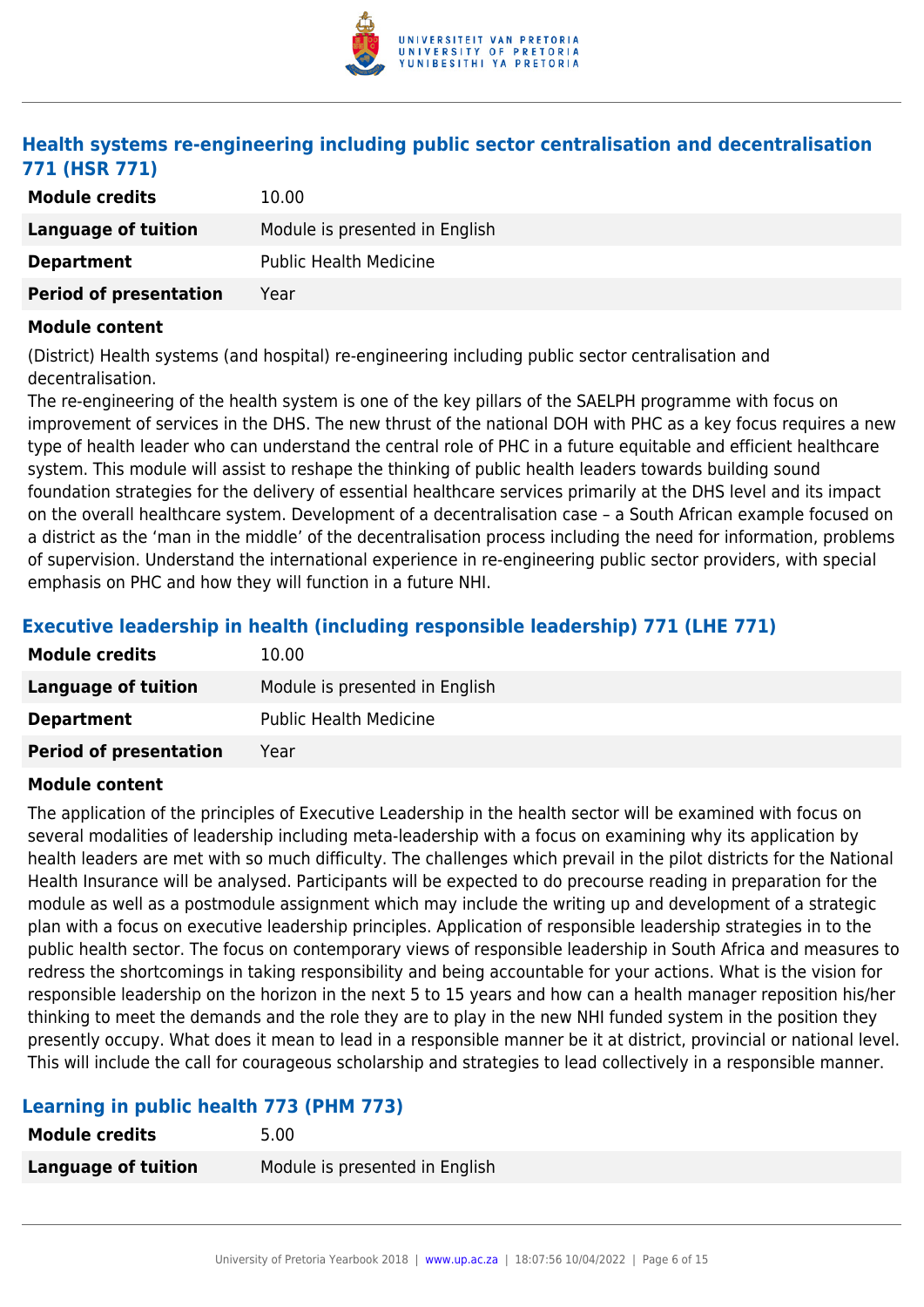

**Period of presentation** Year

### **Module content**

Special introduction to fundamentals in Executive Leadership in health

The emerging student will be taught the fundamentals in executive leadership in healthcare systems which will form the basic platform or foundation for understanding the challenges for application of leadership modalities at the different levels of healthcare service delivery in the public health service and how to begin to think and analyse how the principles of executive leadership at their level of appointment can improve health service delivery.

# **Elective modules**

# **Strategic human resources and management performance 772 (HRM 772)**

| <b>Module credits</b>         | 10.00                          |
|-------------------------------|--------------------------------|
| Language of tuition           | Module is presented in English |
| <b>Department</b>             | <b>Public Health Medicine</b>  |
| <b>Period of presentation</b> | Year                           |

#### **Module content**

Participants will be taught the critical importance of human resource development and management strategies required for an effective district healthcare system which is required for an effective NHI-based healthcare system. HR planning, forecasting, analysis, implementation and evaluation processes will be integrated into service delivery target achievement. The different types of human resources and their roles for effective service delivery in working in an integrated healthcare system will be used in case studies developed in the SA health context.

# **Health informatics, monitoring and evaluation 772 (MEH 772)**

| <b>Module credits</b>         | 10.00                          |
|-------------------------------|--------------------------------|
| Language of tuition           | Module is presented in English |
| <b>Department</b>             | <b>Public Health Medicine</b>  |
| <b>Period of presentation</b> | Year                           |

#### **Module content**

Participants will be taught the importance of evidence-based public health and how to use health data, interpret the data, use the data for planning and for evaluation. The critical importance of how to strategically monitor and evaluate all programmes and systems, as well as how practical leadership requires in-depth knowledge of how to use review systems for forward planning. The use of knowledge management modalities will be used in health planning and participants will be required to design a Monitoring and Evaluation system that can be used at their workplace for better results in healthcare delivery.

# **Policy practice seminar 771 (PPS 771)**

**Module credits** 5.00

University of Pretoria Yearbook 2018 | [www.up.ac.za](https://www.up.ac.za/yearbooks/home) | 18:07:56 10/04/2022 | Page 7 of 15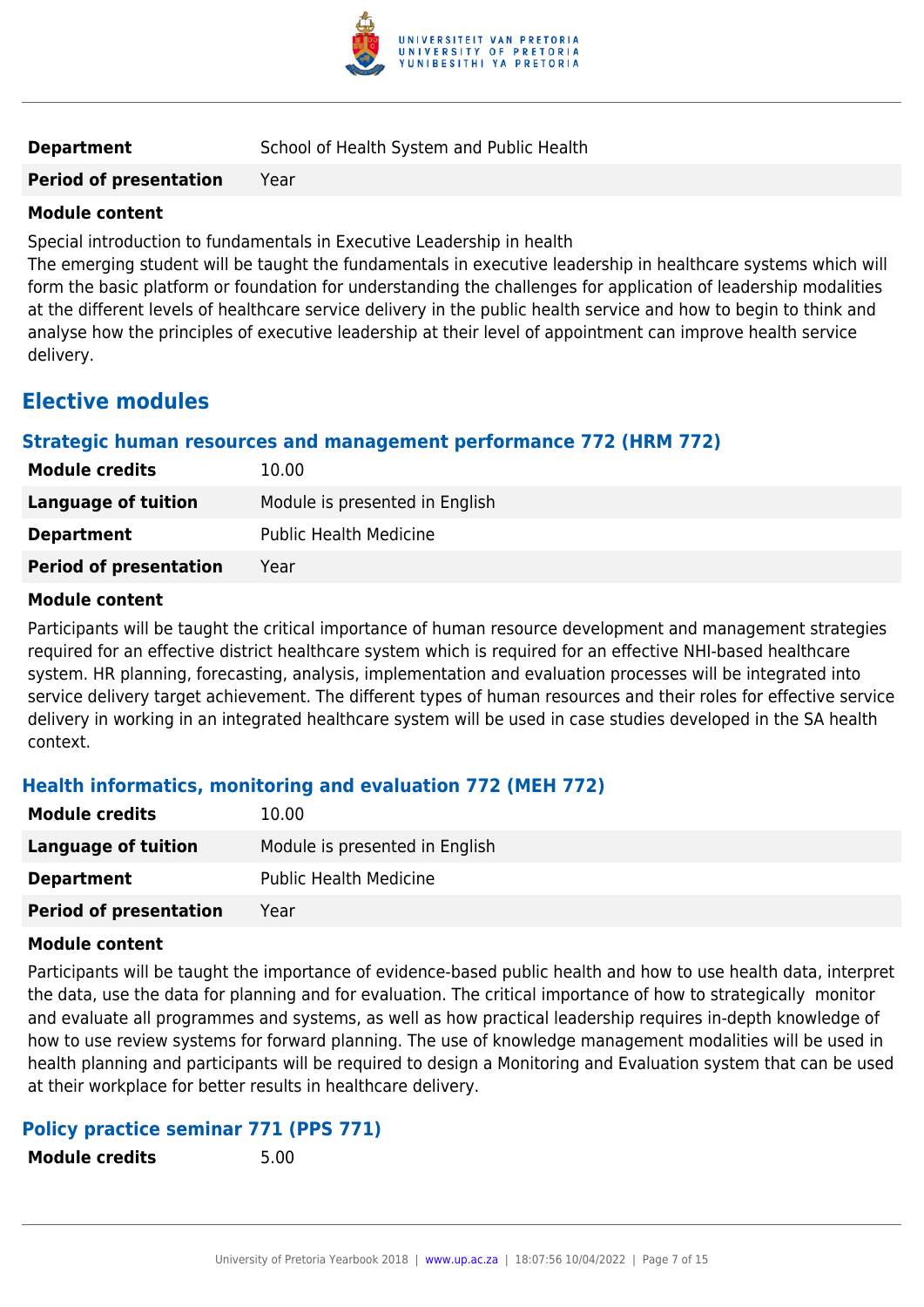

| <b>Language of tuition</b>    | Module is presented in English |
|-------------------------------|--------------------------------|
| <b>Department</b>             | <b>Public Health Medicine</b>  |
| <b>Period of presentation</b> | Year                           |

The fundamentals of health policy practice implementation will be discussed and methods of analysis will be linked to how the best effective health policy processes can be structured to respond to the health needs. The policy chain from inception to implementation will be analysed to establish why SA health policies, which are rated as very good, never gets implemented and where they are implemented, the results are less than optimal. How can policy practice assist executive leaders in health to work smarter, with fewer resources and achieve greater results for effective service delivery. The role of the community in the policy development and practice process will analysed to see what lessons can be learned to cut down on bureaucracy and red tape.

# **Implementation of quality improvement modalities (strategies) in the health system 772 (QIM 772)**

| <b>Module credits</b>         | 10.00                          |
|-------------------------------|--------------------------------|
| Language of tuition           | Module is presented in English |
| <b>Department</b>             | <b>Public Health Medicine</b>  |
| <b>Period of presentation</b> | Year                           |

#### **Module content**

Participants will be required to identify the current quality challenges at their place of work and develop an advanced quality improvement strategic plan which they can implement. The plan must respond to the recent audit of facilities conducted by the Department of Health. Participants will be required upon returning to their place of work to implement the plan and after 6 months report on the results and what improvements had occurred as a result of their plans. The key factors to be addressed include waiting times, availability of medication, cleanliness of facilities, the long queues and patient satisfaction. Participants will be taught quality improvement strategies related to executive leadership, learning and organisational change.

# **Strategic financial management in health 771 (SFM 771)**

| <b>Module credits</b>         | 10.00                          |
|-------------------------------|--------------------------------|
| Language of tuition           | Module is presented in English |
| <b>Department</b>             | <b>Public Health Medicine</b>  |
| <b>Period of presentation</b> | Year                           |

#### **Module content**

The module will enable the participant to implement strategies which are practical and implementable in the workplace taking into consideration the complexities and challenges prudent and well thought through financial management strategies which not only addresses the current financial problems but provides for visionary thinking in its application towards a more equitable healthcare delivery system. The importance of adequate skills required for an efficient National Health Insurance will be the focus and participants will be required to develop strategic financial plans based on their workplace objectives so that practical solutions can be developed that is within budget and which are affordable.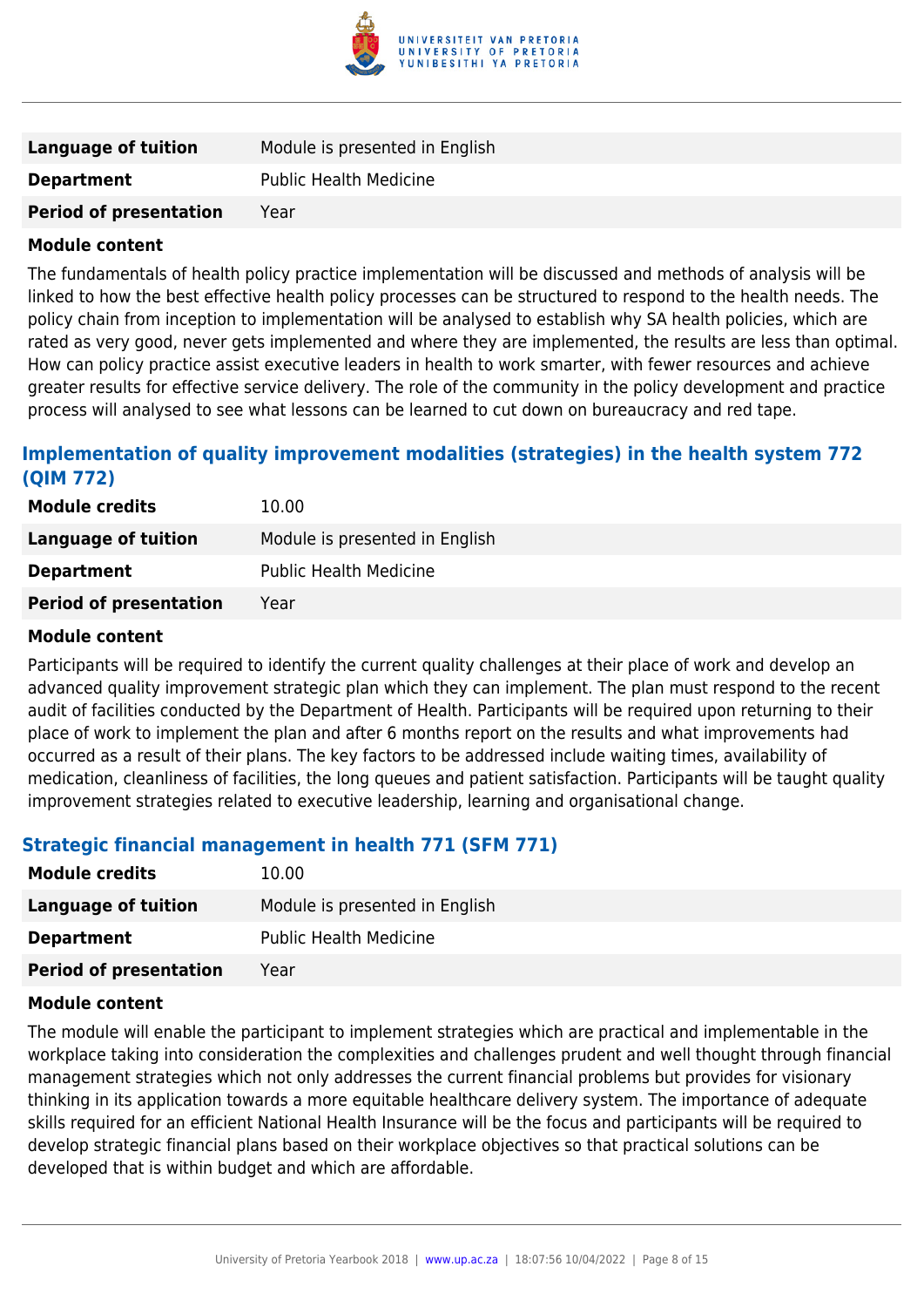

# **Strategic marketing (and communication) in health 771 (SMH 771)**

| <b>Module credits</b>         | 5.00                           |
|-------------------------------|--------------------------------|
| Language of tuition           | Module is presented in English |
| <b>Department</b>             | <b>Public Health Medicine</b>  |
| <b>Period of presentation</b> | Year                           |

#### **Module content**

The module will enable the participant to create a messaging strategy that can be used in all marketing materials. To develop a marketing programme appropriate for the target audience using the most effective possibilities such as public relations, advertising, website (and other internet platforms), promotional seminars, conferences and trade booth opportunities, downloadable materials, direct marketing (offline and online), packaging, event sponsorships and merchandising promotions. The participant will be taught the skills to develop a communications programme that complements the marketing programme and provides timely and comprehensive internal, external and strategic communications initiatives in an integrated approach. One of the key issues will be the level of the health message and whether it makes an impact on the improvement of uptake of healthcare services.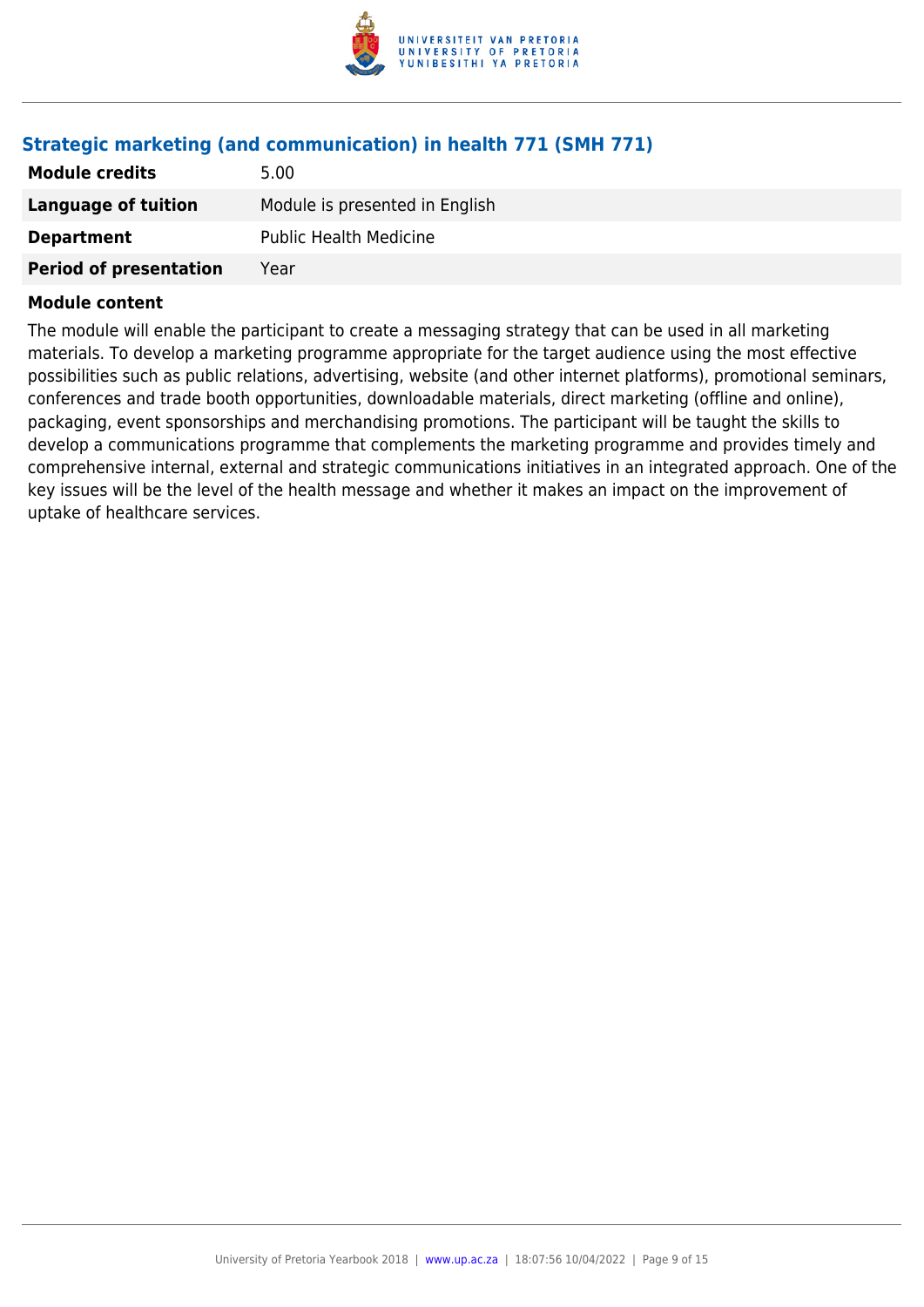

# Curriculum: Final year

**Minimum credits: 120**

# **Core modules**

# **Research report 772 (AHM 772)**

| <b>Module credits</b>         | 30.00                                     |
|-------------------------------|-------------------------------------------|
| <b>Prerequisites</b>          | No prerequisites.                         |
| <b>Language of tuition</b>    | Module is presented in English            |
| <b>Department</b>             | School of Health System and Public Health |
| <b>Period of presentation</b> | Year                                      |

#### **Module content**

Executive/Emerging Leadership

Participants will be required to write up a project which can consist of a Strategic Plan for Leadership at the workplace which they will be required to implement and monitor over a period of 6 months and then write up the strengths and weaknesses of whether this plan made a difference and to what extent they have been able to influence and change the approach of decision-making at their workplaces. A report from supervisors will be required and the project will include a literature review and a detailed analysis of what was achieved, what value-added difference the project made at the workplace, what were the sustainability factors built into the plan and how it had improved service delivery. The health leadership strategies that arise out of the project will be discussed and how its broader application can be implemented towards transforming healthcare delivery at district or hospital level.

# **Complex problem-solving and negotiating, coherence and coordination 771 (CCC 771)**

| <b>Module credits</b>         | 10.00                          |
|-------------------------------|--------------------------------|
| <b>Prerequisites</b>          | No prerequisites.              |
| Language of tuition           | Module is presented in English |
| <b>Department</b>             | <b>Public Health Medicine</b>  |
| <b>Period of presentation</b> | Year                           |

#### **Module content**

The public health leader will be equipped with strategies to address difficult and intractable problems at the workplace and assist health workers to become part of the solution by utilising newly acquired problem-solving skills which will have lasting impact in workplace settings. Negotiating techniques will be analysed for different workplace challenges and its application for greater coherence and coordination in the implementation of policy and effective management of its outcomes to improve service delivery.

### **Ethics and values in healthcare, organisational behaviour change and strategy in health 771 (EOC 771)**

| <b>Module credits</b> | 10.00             |
|-----------------------|-------------------|
| <b>Prerequisites</b>  | No prerequisites. |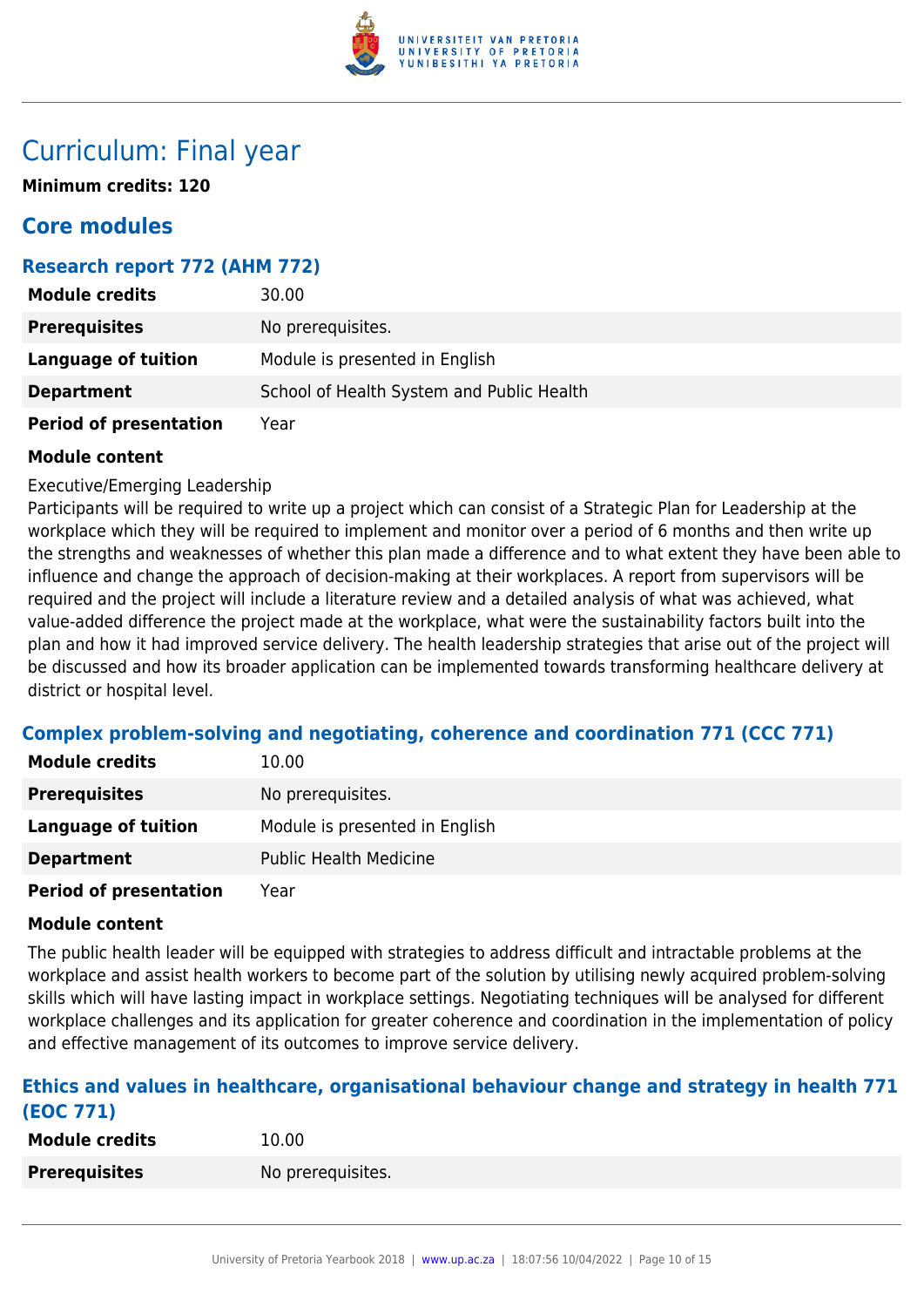

| Language of tuition           | Module is presented in English |
|-------------------------------|--------------------------------|
| <b>Department</b>             | <b>Public Health Medicine</b>  |
| <b>Period of presentation</b> | Year                           |

The delivery of healthcare services require high ethical values and standards to promote quality of life which improve patient outcomes. The innovative and creative leader in the health sector will be provided with skills in dealing with organisational behaviour patterns which influence behaviour change and policy strategy. The module will focus on the difficulties in changing workplace behaviour and mechanisms of how to sustain change strategies which are workable and enabling.

# **Health system and transformation policy (political analysis, strategy and finance options) 771 (HPF 771)**

| <b>Module credits</b>         | 10.00                          |
|-------------------------------|--------------------------------|
| Language of tuition           | Module is presented in English |
| <b>Department</b>             | <b>Public Health Medicine</b>  |
| <b>Period of presentation</b> | Year                           |

#### **Module content**

Reform in SA – What is the problem? To include variations among provinces and districts, measurement issues, etc. Financing NHI: Revenue sources (general taxes, payroll taxes, etc.) the role of private insurance, fiscal space and the public finance situation in SA, covering the informal sector, etc.

Pay for performance as a policy tool: practical difficulties and the critical role for management in implementation. Overview of payment: Options for paying doctors and hospitals, the role of contracting, likely consequences and implementation issues. Politics and the reform process: Stakeholder analysis and mobilising support for reform. Financing NHI: Revenue sources (general taxes, payroll taxes, etc.) the role of private insurance, fiscal space and the public finance situation in S.A., covering the informal sector, etc. Organising NHI: national vs. provincial, public vs. quasi-public, roles for private administrators, choices about fiscal autonomy, relationship to various ministries. Government and market failures and the role of the public and private sectors – including corruption issues in both areas. Benefit package and targeting: Introduction to the 'step pyramid'. What should be covered and for whom? What role for co-payments as incentive and revenue source. The developmental transformation of the healthcare system is informed by the political context and the constitutional imperatives for access to care which are the main function of the health system. This module will provide the participant with analytical tools to interpret the political economy of health and to develop strategies which can respond to the health needs on the ground in a practical manner so that the impact of the health policy is understood and how it informs the type of executive leader required to deliver the results of effective and efficient healthcare delivery. Participants will be trained in costing the pooling, provisioning and procurement of health services as District or Hospital Managers to allow for the effective and efficient running of the services over which they have authority. Training will focus on their Units becoming a Cost Centre for the management of the finances allocated by the Provincial Health Authority as well as capacity building in the event that delegations for autonomy is devolved of their level of employment. The importance of performance management will be the focus in relation to optimal budget performance, allocation within the institution as well as meeting performance targets and outcome measures.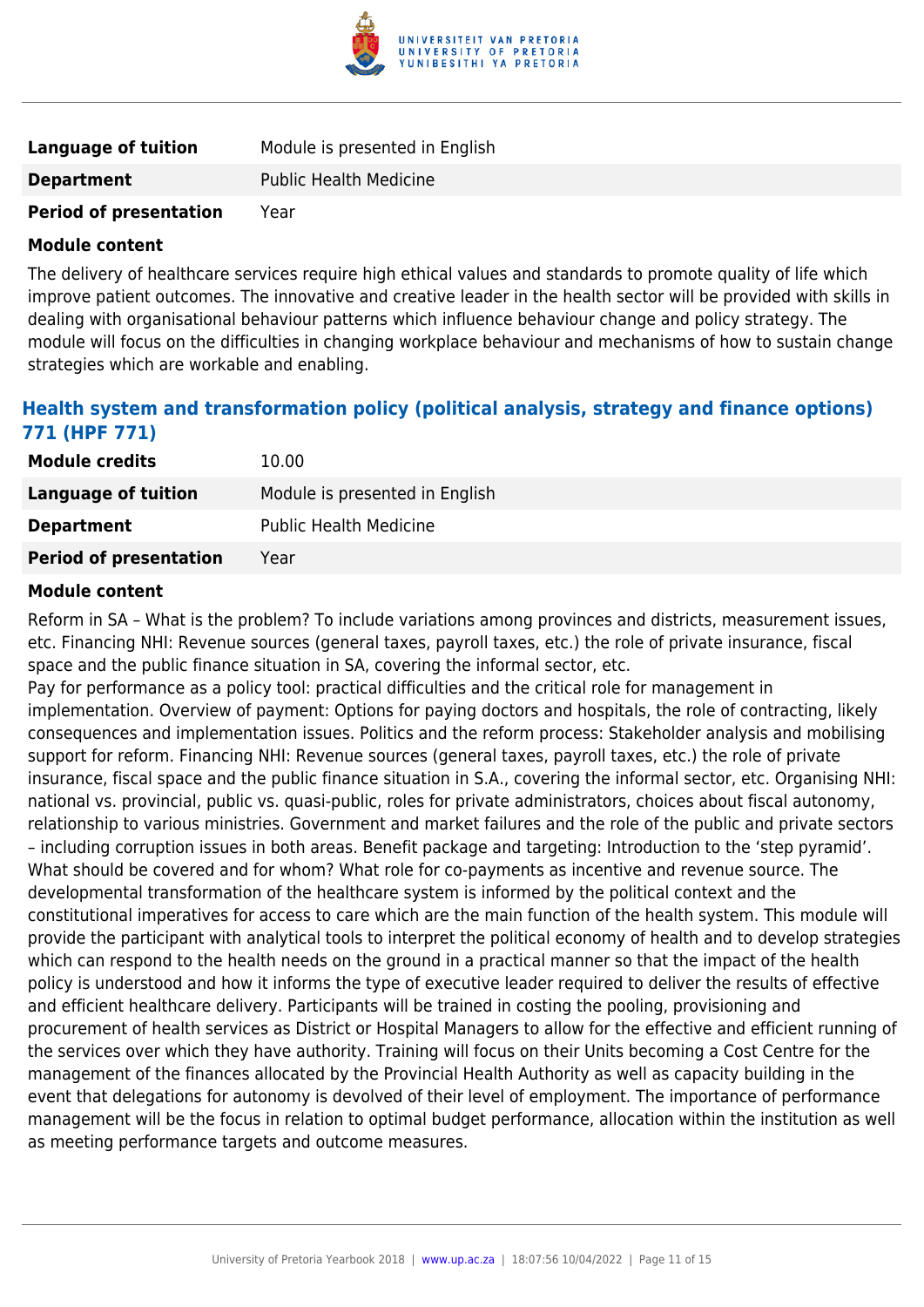

# **Health systems re-engineering including public sector centralisation and decentralisation 771 (HSR 771)**

| <b>Module credits</b>         | 10.00                          |
|-------------------------------|--------------------------------|
| Language of tuition           | Module is presented in English |
| <b>Department</b>             | <b>Public Health Medicine</b>  |
| <b>Period of presentation</b> | Year                           |

#### **Module content**

(District) Health systems (and hospital) re-engineering including public sector centralisation and decentralisation.

The re-engineering of the health system is one of the key pillars of the SAELPH programme with focus on improvement of services in the DHS. The new thrust of the national DOH with PHC as a key focus requires a new type of health leader who can understand the central role of PHC in a future equitable and efficient healthcare system. This module will assist to reshape the thinking of public health leaders towards building sound foundation strategies for the delivery of essential healthcare services primarily at the DHS level and its impact on the overall healthcare system. Development of a decentralisation case – a South African example focused on a district as the 'man in the middle' of the decentralisation process including the need for information, problems of supervision. Understand the international experience in re-engineering public sector providers, with special emphasis on PHC and how they will function in a future NHI.

# **Executive leadership in health (including responsible leadership) 771 (LHE 771)**

| 10.00                          |
|--------------------------------|
| Module is presented in English |
| <b>Public Health Medicine</b>  |
| Year                           |
|                                |

#### **Module content**

The application of the principles of Executive Leadership in the health sector will be examined with focus on several modalities of leadership including meta-leadership with a focus on examining why its application by health leaders are met with so much difficulty. The challenges which prevail in the pilot districts for the National Health Insurance will be analysed. Participants will be expected to do precourse reading in preparation for the module as well as a postmodule assignment which may include the writing up and development of a strategic plan with a focus on executive leadership principles. Application of responsible leadership strategies in to the public health sector. The focus on contemporary views of responsible leadership in South Africa and measures to redress the shortcomings in taking responsibility and being accountable for your actions. What is the vision for responsible leadership on the horizon in the next 5 to 15 years and how can a health manager reposition his/her thinking to meet the demands and the role they are to play in the new NHI funded system in the position they presently occupy. What does it mean to lead in a responsible manner be it at district, provincial or national level. This will include the call for courageous scholarship and strategies to lead collectively in a responsible manner.

# **Learning in public health 773 (PHM 773)**

| <b>Module credits</b> | 5.00                           |
|-----------------------|--------------------------------|
| Language of tuition   | Module is presented in English |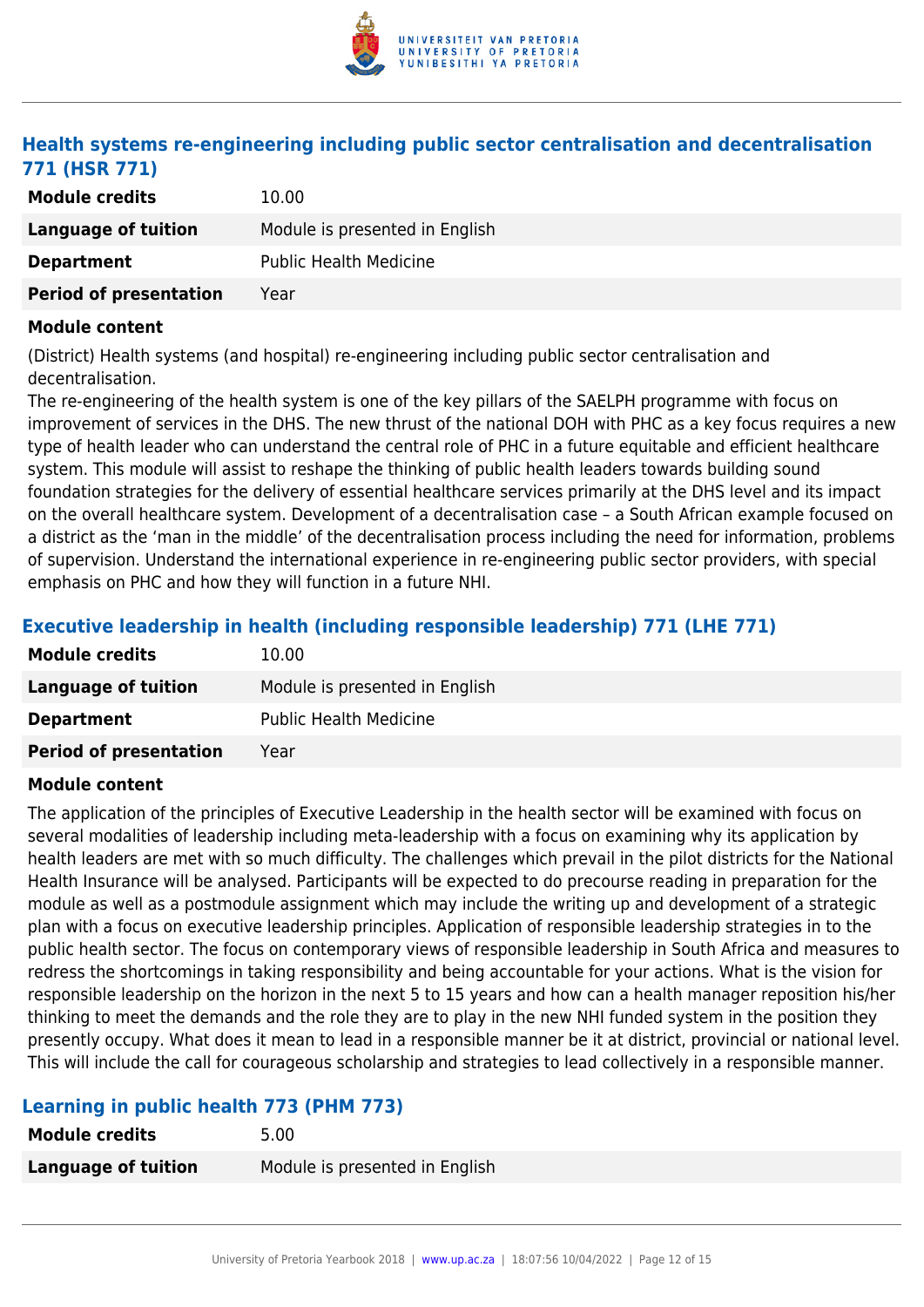

**Period of presentation** Year

### **Module content**

Special introduction to fundamentals in Executive Leadership in health

The emerging student will be taught the fundamentals in executive leadership in healthcare systems which will form the basic platform or foundation for understanding the challenges for application of leadership modalities at the different levels of healthcare service delivery in the public health service and how to begin to think and analyse how the principles of executive leadership at their level of appointment can improve health service delivery.

# **Elective modules**

# **Strategic human resources and management performance 772 (HRM 772)**

| <b>Module credits</b>         | 10.00                          |
|-------------------------------|--------------------------------|
| Language of tuition           | Module is presented in English |
| <b>Department</b>             | <b>Public Health Medicine</b>  |
| <b>Period of presentation</b> | Year                           |

#### **Module content**

Participants will be taught the critical importance of human resource development and management strategies required for an effective district healthcare system which is required for an effective NHI-based healthcare system. HR planning, forecasting, analysis, implementation and evaluation processes will be integrated into service delivery target achievement. The different types of human resources and their roles for effective service delivery in working in an integrated healthcare system will be used in case studies developed in the SA health context.

# **Health informatics, monitoring and evaluation 772 (MEH 772)**

| <b>Module credits</b>         | 10.00                          |
|-------------------------------|--------------------------------|
| Language of tuition           | Module is presented in English |
| <b>Department</b>             | <b>Public Health Medicine</b>  |
| <b>Period of presentation</b> | Year                           |

#### **Module content**

Participants will be taught the importance of evidence-based public health and how to use health data, interpret the data, use the data for planning and for evaluation. The critical importance of how to strategically monitor and evaluate all programmes and systems, as well as how practical leadership requires in-depth knowledge of how to use review systems for forward planning. The use of knowledge management modalities will be used in health planning and participants will be required to design a Monitoring and Evaluation system that can be used at their workplace for better results in healthcare delivery.

# **Policy practice seminar 771 (PPS 771)**

**Module credits** 5.00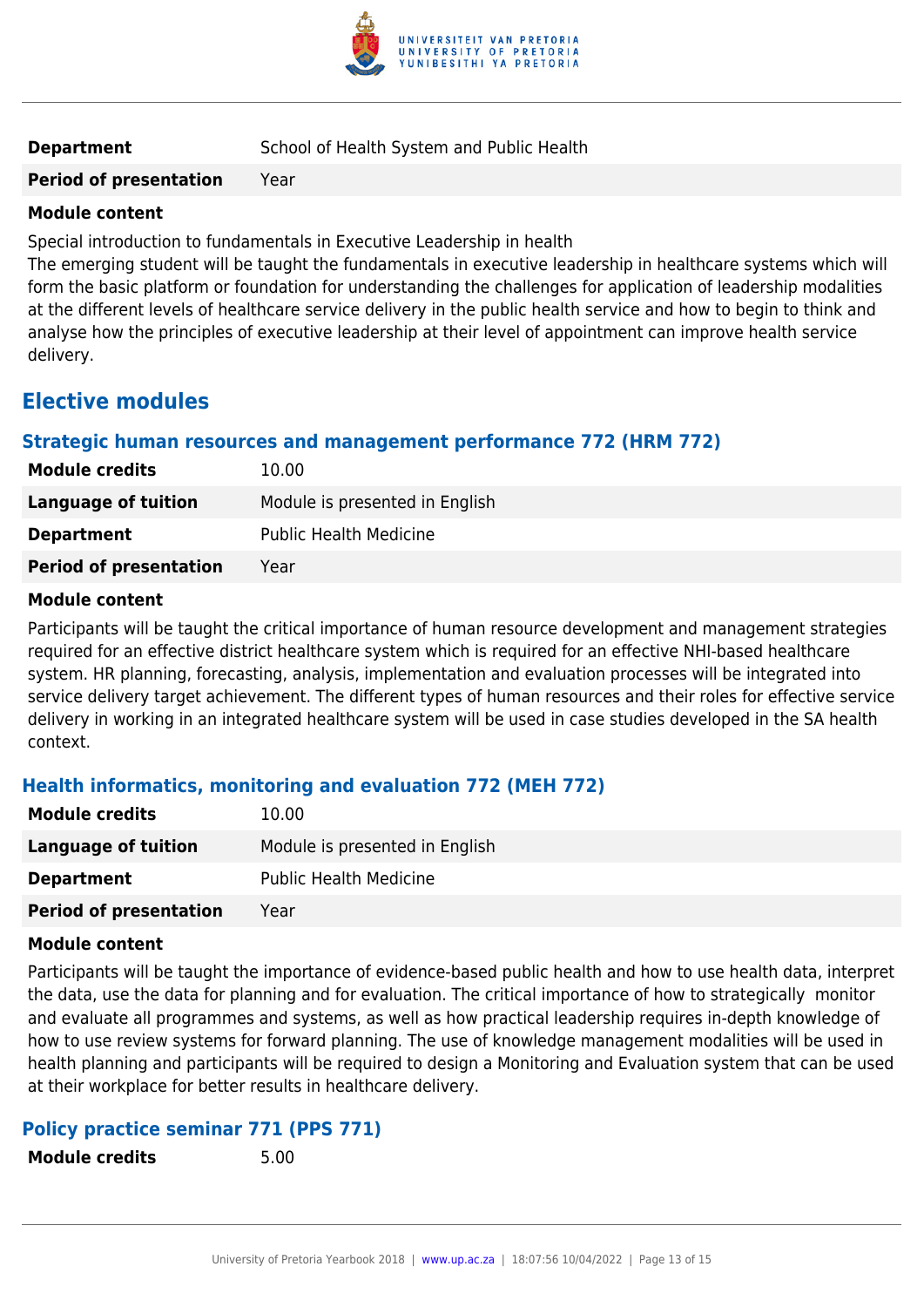

| <b>Language of tuition</b>    | Module is presented in English |
|-------------------------------|--------------------------------|
| <b>Department</b>             | <b>Public Health Medicine</b>  |
| <b>Period of presentation</b> | Year                           |

The fundamentals of health policy practice implementation will be discussed and methods of analysis will be linked to how the best effective health policy processes can be structured to respond to the health needs. The policy chain from inception to implementation will be analysed to establish why SA health policies, which are rated as very good, never gets implemented and where they are implemented, the results are less than optimal. How can policy practice assist executive leaders in health to work smarter, with fewer resources and achieve greater results for effective service delivery. The role of the community in the policy development and practice process will analysed to see what lessons can be learned to cut down on bureaucracy and red tape.

# **Implementation of quality improvement modalities (strategies) in the health system 772 (QIM 772)**

| <b>Module credits</b>         | 10.00                          |
|-------------------------------|--------------------------------|
| Language of tuition           | Module is presented in English |
| <b>Department</b>             | <b>Public Health Medicine</b>  |
| <b>Period of presentation</b> | Year                           |

#### **Module content**

Participants will be required to identify the current quality challenges at their place of work and develop an advanced quality improvement strategic plan which they can implement. The plan must respond to the recent audit of facilities conducted by the Department of Health. Participants will be required upon returning to their place of work to implement the plan and after 6 months report on the results and what improvements had occurred as a result of their plans. The key factors to be addressed include waiting times, availability of medication, cleanliness of facilities, the long queues and patient satisfaction. Participants will be taught quality improvement strategies related to executive leadership, learning and organisational change.

# **Strategic financial management in health 771 (SFM 771)**

| <b>Module credits</b>         | 10.00                          |
|-------------------------------|--------------------------------|
| <b>Language of tuition</b>    | Module is presented in English |
| <b>Department</b>             | <b>Public Health Medicine</b>  |
| <b>Period of presentation</b> | Year                           |

#### **Module content**

The module will enable the participant to implement strategies which are practical and implementable in the workplace taking into consideration the complexities and challenges prudent and well thought through financial management strategies which not only addresses the current financial problems but provides for visionary thinking in its application towards a more equitable healthcare delivery system. The importance of adequate skills required for an efficient National Health Insurance will be the focus and participants will be required to develop strategic financial plans based on their workplace objectives so that practical solutions can be developed that is within budget and which are affordable.